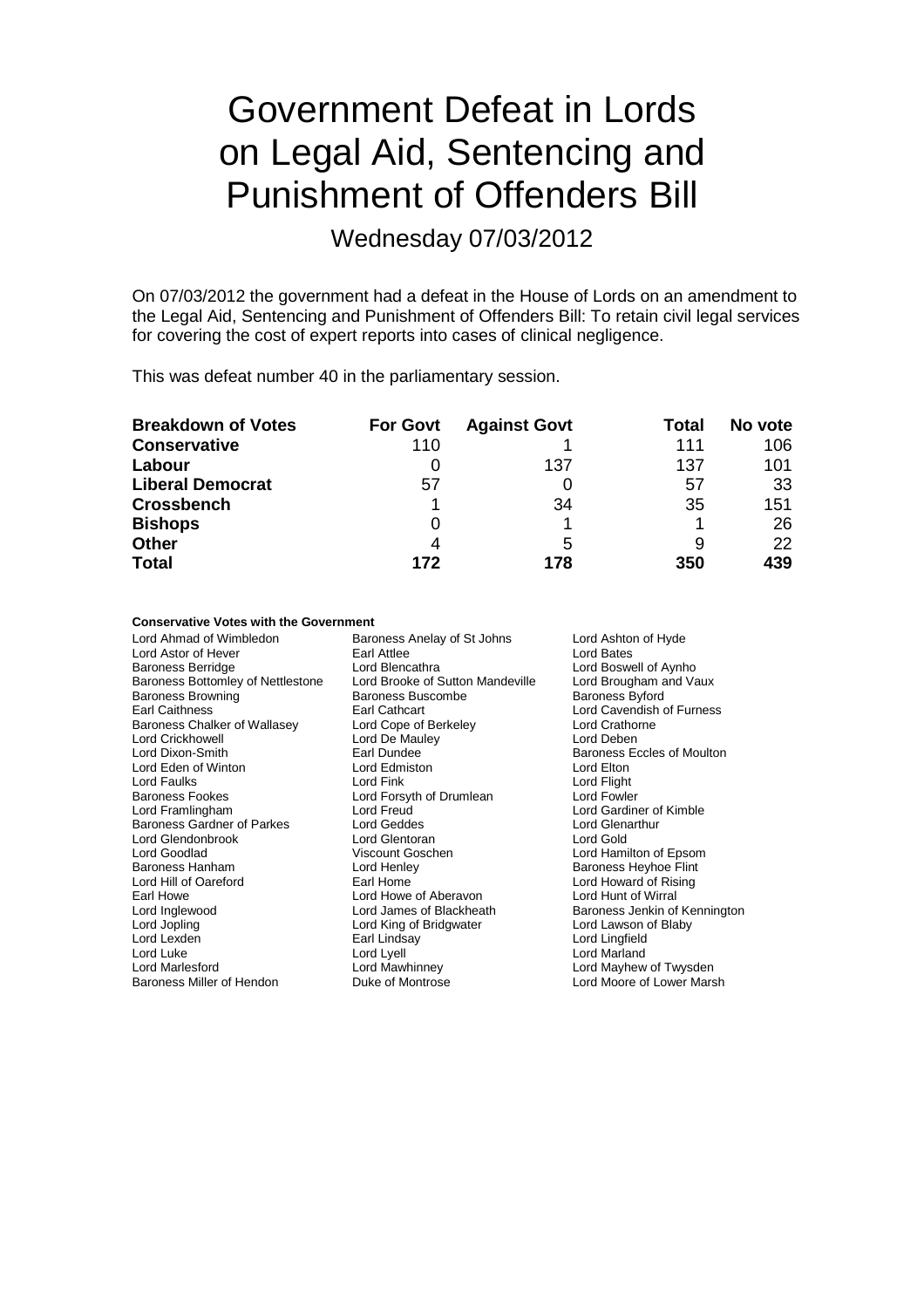Baroness Stowell of Beeston Lord Strathclark<br>
Lord Trimble<br>
Lord True Viscount Ullswater **Baroness**<br>
Baroness I ord Wasserman<br>
Baroness Warshiness Warshiness Warshiness I ord Wei

Baroness Morris of Bolton **Baroness Neville-Jones** Baroness Newlove<br>Baroness O'Cathain **Baroness Perry of Southwark** Lord Popat Baroness O'Cathain **Baroness Perry of Southwark**<br>Baroness Rawlings **Baroness Lord Ribeiro** Baroness Rawlings **Lord Ribeiro** Lord Ribeiro **Lord Sanderson of Bowden**<br>
Lord Sassoon **Lord Sexual Sanders** Baroness Seccombe **Lord Selkirk of Douglas** Lord Sassoon **Example 3 Section** Baroness Seccombe Lord Selkirk of Douglas<br>
Baroness Sharples
Lord Selsdon<br>
Lord Shaw of Northstea Lord Selsdon **Baroness Sharples** Lord Shaw of Northstead<br>
Lord Sheikh Baroness Shephard of Northwold Earl Shrewsbury Lord Sheikh **Baroness Shephard of Northwold** Earl Shrewsbur<br>
Lord Spicer **Baroness Stedman-Scott** Lord Stewartby Externess Stedman-Scott<br>
Lord Strathclyde<br>
Lord Taylor of Holbeach<br>
Lord Taylor of Holbeach Lord True **Communist Communist Communist Communist Communist Communist Communist Communist Communist Communist Communist Communist Communist Communist Communist Communist Communist Communist Communist Communist Communist C** Lord Wasserman Lord Wei Baroness Wheatcroft<br>Baroness Wilcox Wiscount Younger of Leckie Viscount Younger of Leckie

#### **Conservative Votes against the Government** Lord Newton of Braintree

**-**

#### **Labour Votes with the Government**

## **Labour Votes against the Government**

Lord Bassam of Brighton Lord Bilston Cord Baroness Blackstone<br>
Lord Boyd of Duncansby Lord Bradley<br>
Lord Brooke of Alverthorpe Lord Brookman Lord Brooks of Tremorfa Lord Boateng Lord Boyd of Duncansby Lord Bradley Lord Brooke of Alverthorpe Lord Brookman Lord Brooks of Tremorfa Lord Browne **Lord Campbell-Savours** Lord Clark of Windermere<br>
Lord Clinton-Davis **Lord Collins of Highbury** Baroness Corston Lord Clinton-Davis **Lord Collins of Highbury** Baroness Corston<br>
Lord Davies of Collection Lord Davies of Oldham<br>
Baroness Donaghy Baroness Drake Lord Dubs Lord Elder Lord Evans of Temple Guiting Lord Evans of Watford Lord Evans Lord Evans Communist Cord Evans Cord Eilkin<br>
Lord Example 2001 Lord Englished Lord Englished Cord Eilkin Baroness Farrington of Ribbleton Lord Faulkner of Worcester The Lord Filkin<br>Lord Foster of Bishop Auckland Lord Foulkes of Cumnock The Baroness Gale Lord Foster of Bishop Auckland Lord Foulkes of Cumnock Baroness G<br>Baroness Gibson of Market Rasen Lord Giddens Lord Gilbert Baroness Gibson of Market Rasen Lord Giddens<br>Baroness Golding Lord Goldsmith Lord Grantchester Lord Grenfell Lord Grocott Viscount Hanworth **Lord Harris of Haringey**<br>
Lord Haskel **Lord Haworth** Baroness Healy of Primrose Hill Baroness Hollis Caroness Hollis Cord Hoyle Lord Howie of Troon Lord Hoyle Lord Hoyle Lord Hughes of Woodside<br>
Lord Hunt of Kings Heath Lord Jones Cord Jones Baroness Jones of Whitch Lord Hunt of Kings Heath Lord Jones Cord Jones Baroness Jones of Whitchurch<br>
Lord Jordan Lord Judd Baroness Kennedy of The Shar Lord Kennedy of Southwark Lord Kestenbaum Baroness King of West Bromwich Lord Kinnock Lord King of West Bromwich Lord Kinnock Cord Kinnock Baroness Kinnock of Holyhead<br>
Lord Kirkhill Cord Kinght of Weymouth Lord Lea of Crondall Lord Kirkhill Lord Knight of Weymouth Lord Lea of Lord Lea of Lord Lea of Corol Lord Lea of Crondalla Baroness Liddell of Coatdyke Lord Levy Baroness Liddell of Coatdyke<br>
Baroness Lister of Burtersett Lord Lympne Lord MacKenzie of Culkein Baroness Ma<br>Lord Maxton Baroness Mandelson Lord Maxton Lord McAvoy Lord McAvoy Lord McConnell of Glenscorrodale<br>
Baroness McDonagh Baroness McIntosh of Hudnall Lord McKenzie of Luton Baroness McDonagh Baroness McIntosh of Hudnall<br>
Lord Mitchell<br>
Lord Monks Baroness Morris of Yardley **Lord Morris of Aberavon** Lord Morris of Lord Morris of Lord Morris of Lord Myners Cord Myners Lord Morris of Handsworth **Example 2** Lord Myners **Baroness Nye Lord C'Neill of Clackburn**<br>
Lord O'Neill of Clackmannan Lord Patel of Bradford **Corporation Lord Patel of Blackburn** Lord O'Neill of Clackmannan Lord Patel of Bradford<br>
Lord Pendry Clackmannan Baroness Pitkeathley Lord Pendry **Communist Communist Baroness Pitkeathley** March 2012 Lord Ponsonby of Shulbrede<br>
Lord Prescott **Communist Baroness Prosser Communist Baroness Quin** Lord Prescott Baroness Prosser Baroness Quin Lord Radice Lord Rea Baroness Rendell of Babergh Lord Richard **Communist Communist Communist Communist Communist Communist Communist Communist Communist Communist Communist Communist Communist Communist Communist Communist Communist Communist Communist Communist Communis** 

Baroness Adams of Craigielea Lord Adonis<br>
Baroness Andrews Baroness Amstrong of Hill Top Lord Bach<br>
Baroness Andrews Baroness Amstrong of Hill Top Lord Bach Baroness Armstrong of Hill Top Lord Bach<br>Lord Bilston Lord Baroness Blackstone Lord Davies of Oldham Baroness I<br>
Lord Dubs<br>
Lord Elder Lord Goldsmith **Example 2** Lord Gordon of Strathblane<br>
Lord Greenfell<br>
Lord Grocott Lord Monks<br>
Lord Monris of Aberavon<br>
Lord Morris of Manchester

Lord Haworth **Example Server Accept Lord Haworth Baroness Hayter of Kentish Town**<br>Baroness Hollis of Heigham **Baroness Hollis Lord Howarth of Newport** Lord Judd<br>
Lord Kestenbaum<br>
Lord Kestenbaum<br>
Baroness King of Bow Lord Lympne<br>
Baroness Mallalieu<br>
Lord Mandelson<br>
Lord Mandelson Baroness Scotland of Asthal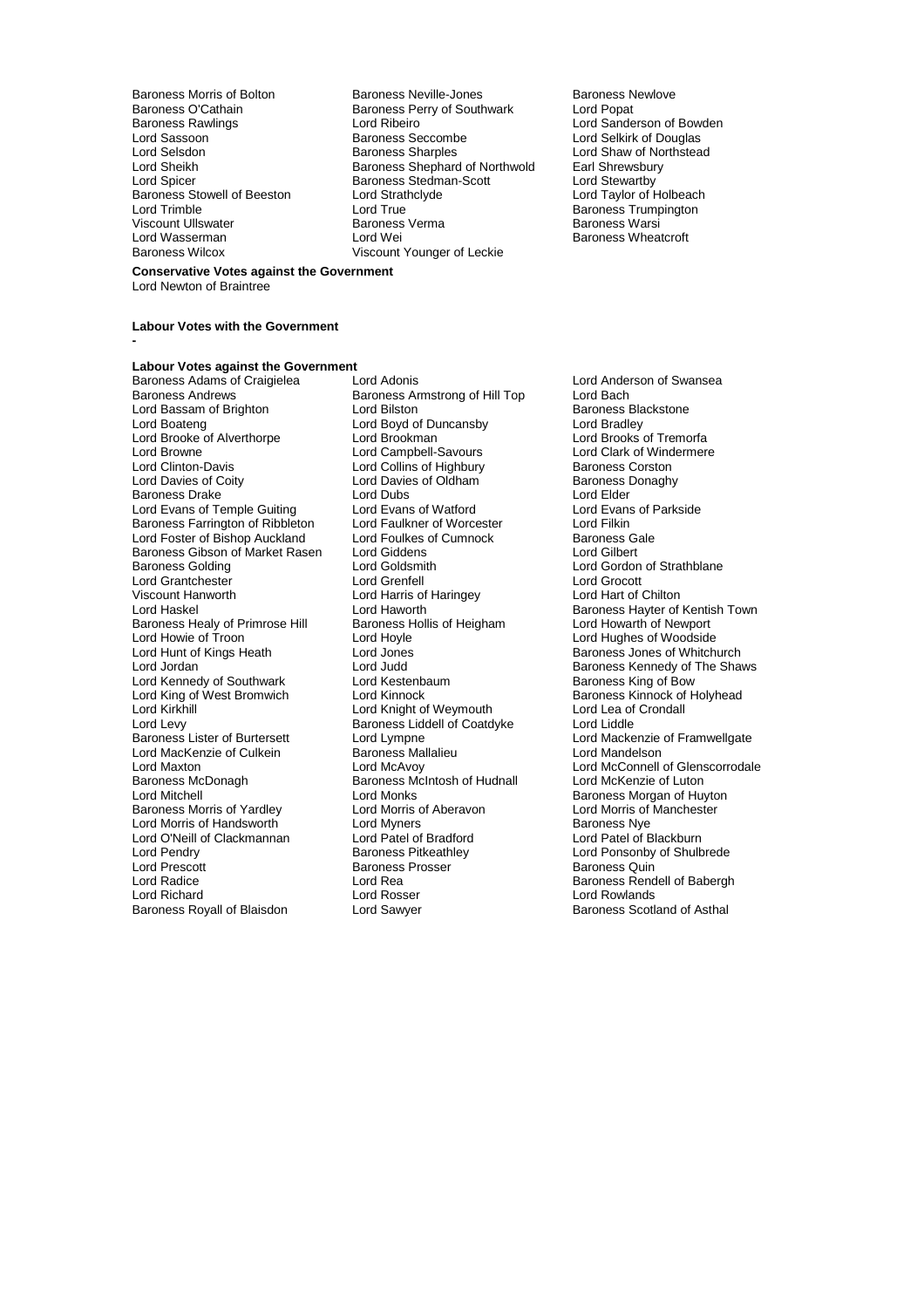Lord Stone of Blackheath Lord Temple-M<br>
Lord Touhig Cord Triesman Lord Whitty<br>Baroness Worthington

Baroness Sherlock **Viscount Simon** Baroness Smith of Basildon<br>
Lord Snape **Baroness** Cord Soley **Baroness** Cord Stevenson of Balmaca Lord Soley **Lord Stevenson of Balmacara**<br>
Lord Temple-Morris **Lord Tomlinson** Lord Triesman **Lord Tunnicliffe**<br> **Baroness Wall of New Barnet** 
Lord Warner Baroness Turner of Camden Baroness Wall of New Barnet Lord Warner<br>
Lord West of Spithead Baroness Wheeler Baroness Whitaker Lord West of Spithead Baroness Wheeler Baroness Wheeler Baroness Wheeler Baroness Wheeler Baroness White Baroness White Baroness White Baroness White Baroness White Baroness White Baroness White Baroness White Baroness Whi Lord Young of Norwood Green

## **Liberal Democrat Votes with the Government**

Baroness Bonham-Carter of Yarnbury Baroness Brinton **Lord Carlile of Lord Carlile of Lord Carlile of Accept** Lord Clement-Jones Lord Cholakia Lord Chidgey Lord Clement-Jones<br>
Baroness Doocey Lord Dykes Baroness Garden of Frognal Lord German Lord Goodhart Cord Goodhart Cord Goodhart Cord Goodhart Baroness Harris of Richmond Lord Hussain Baroness Hamwee **Baroness Harris of Richmond**<br>Baroness Hussein-Ece **Baroness Harris of Richmond** Lord Marks of Henley-on-Thames Lord McNally<br>Lord Newby Baroness Northover Lord Phillips of Sudbury **Baroness Randers**<br>
Lord Redesdale **Lord Rennard** Baroness Scott of Needham Market Lord Sharkey **Lord Sharman**<br>Baroness Sharp of Guildford Lord Sharkey Lord Shing Lord Shutt of Greetland Baroness Sharp of Guildford Lord Shipley<br>
Lord Smith of Clifton Lord Steel of Aikwood Lord Storey Lord Taverne Lord Thomas of Gresford Baroness Thomas of Winchester Lord Tope Lord Tyler Baroness Tyler of Enfield Lord Wallace of Tankerness Lord Wallace of Saltaire<br>Baroness Walmsley Baroness Williams of Crosby Lord Willis of Knaresborough

Baroness Northover **Lord Palmer of Childs Hill**<br>
Baroness Randerson<br>
Lord Razzall Lord Rennard Lord Roberts of Llandudno<br>
Lord Sharkey Lord Sharman Lord Steel of Aikwood Lord Stoneham of Droxford<br>
Lord Taverne Lord Thomas of Gresford Baroness Williams of Crosby

Baroness Barker<br>Lord Carlile of Berriew Lord Dykes Baroness Falkner of Margravine<br>
Lord German **Baroness Falkner of Margravine** Baroness Kramer **Baroness Linklater of Butterstone**<br> **Ecord Maclennan of Rogart** Baroness Maddock Lord Macdonald of River Glaven Lord Maclennan of Rogart Baroness Maddock<br>
Lord Marks of Henley-on-Thames Lord McNally Corp Baroness Miller of Chilthorne Domer

**Liberal Democrat Votes against the Government**

#### **Crossbench Votes with the Government** Lord Butler of Brockwell

## **Crossbench Votes against the Government**

Lord Best **Baroness Butler-Sloss** Earl Clancarty<br>
Baroness Coussins **Earl Clancarty**<br>
Viscount Craigavon **Earl Baroness Deech** Baroness Coussins **Baroness Coussins** Viscount Craigavon<br> **Baroness Lord Elystan-Morgan** Lord Elystan-Morgan Earl Erroll Baroness Finlay of Llandaff Lord Freyberg Thompson<br>
Lord Harries of Pentregarth Baroness Howe of Idlicote Lord Lloyd of Berwick Lord Harries of Pentregarth Baroness Howe of Idlicote Lord Lloyd of Berwick<br>
Lord Low of Dalston Lord Martin of Springburn Baroness Masham of Ilton Lord Mawson **Lord Palmer**<br> **Baroness Prashar Lord Ramsbotham** Lady Saltoun of Abernethy Lord Scott of I<br>
Earl Stair Cord Walpole Lord Wilson of Tillyorn

Lord Martin of Springburn Baroness I<br>
Lord Palmer Baroness Lord Patel

# Lord Aberdare <sup>Lord</sup> Lord Alton of Liverpool **Lord Armstrong of Ilminster**<br>
Lord Best **Lord Best** Baroness Butler-Sloss **Larl Clancarty** Lord Ramsbotham **Baroness Richardson of Calow**<br>
Lord Scott of Foscote **Baroness Richardson of Calow** Lord Williamson of Horton

#### **Bishop Votes with the Government**

**-**

**-**

**Bishop Votes against the Government** Bishop of Chester